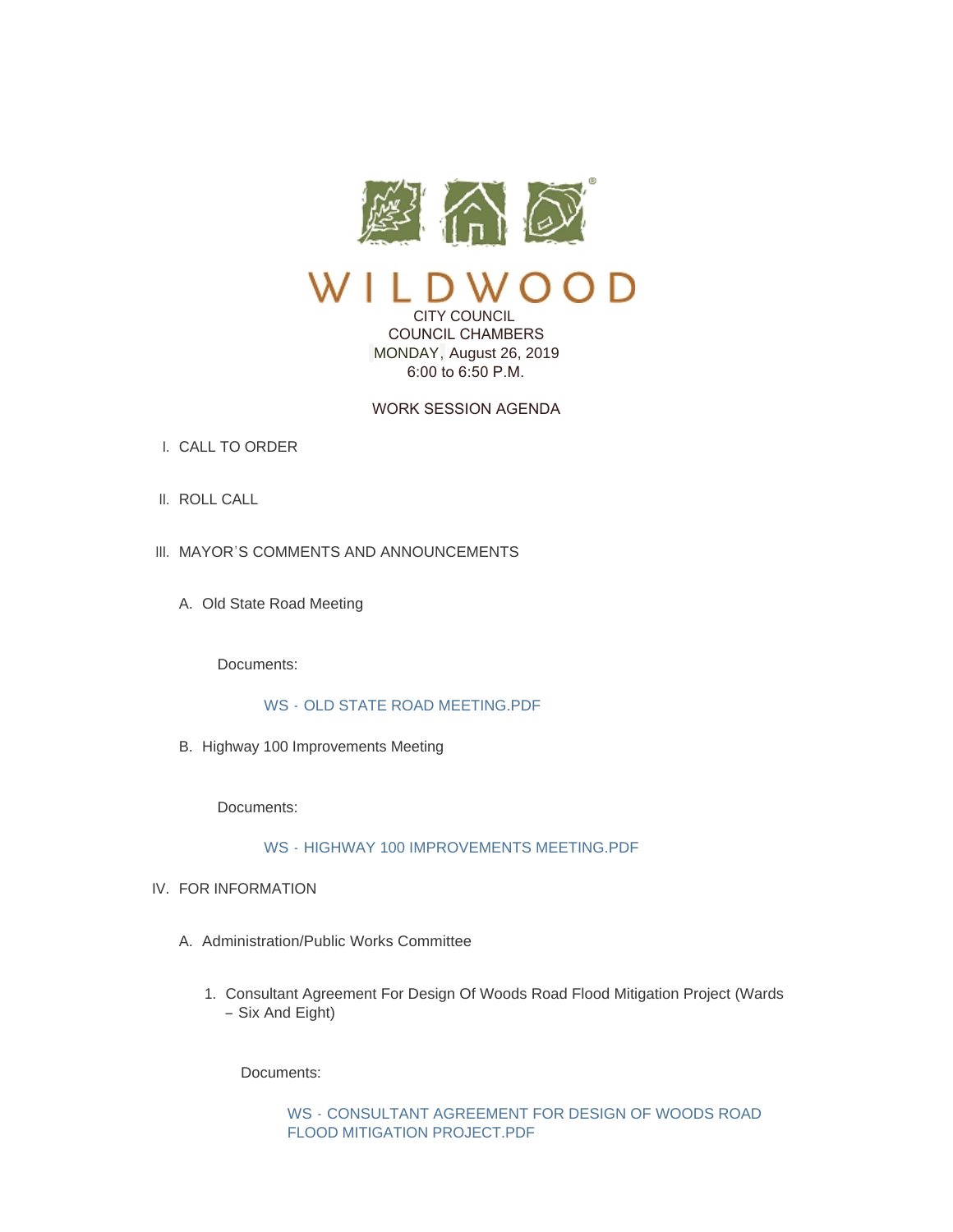2. Consultant Agreement For Right Of Way Acquisition Services For The Manchester Road Shared Use Path Project (Ward – One)

Documents:

## WS - [CONSULT. AGREE. FOR RIGHT OF WAY ACQ. SERV. FOR THE](https://www.cityofwildwood.com/AgendaCenter/ViewFile/Item/21681?fileID=27195)  MANCHESTER RD. SHARED USE PATH PROJECT.PDF

- B. Department Of Planning And Parks
	- 1. Community Park Phase III Update (Wards All)

Documents:

WS - COMMUNITY PARK - [PHASE III UPDATE.PDF](https://www.cityofwildwood.com/AgendaCenter/ViewFile/Item/21683?fileID=27192)

- C. Planning And Parks Committee
	- 1. Permanent Turnaround At The Terminus Of Birch Forest Drive (Ward Five)

Documents:

### WS - [PERMANENT TURNAROUND AT THE TERMINUS OF BIRCH](https://www.cityofwildwood.com/AgendaCenter/ViewFile/Item/21685?fileID=27200)  FOREST DRIVE.PDF

2. Ward Five Neighborhood Park Update (Ward - Five)

Documents:

## WS - [WARD FIVE NEIGHBORHOOD PARK UPDATE.PDF](https://www.cityofwildwood.com/AgendaCenter/ViewFile/Item/21686?fileID=27196)

3. Update Report On Facility Reservations, Event Registrations, And Ongoing And Long-Term Maintenance Costs For Parks And Trail Facilities (Wards – All)

Documents:

### WS - [UPDATE REP. ON FAC. RES. EVENT REG. AND ON. LT MAIN.](https://www.cityofwildwood.com/AgendaCenter/ViewFile/Item/21687?fileID=27197)  COSTS.PDF

4. Update On Parks And Recreation Action Plan (Wards - All)

Documents:

## WS - [UPDATE ON PARKS AND RECREATION ACTION PLAN.PDF](https://www.cityofwildwood.com/AgendaCenter/ViewFile/Item/21688?fileID=27198)

D. Rural Internet Access Committee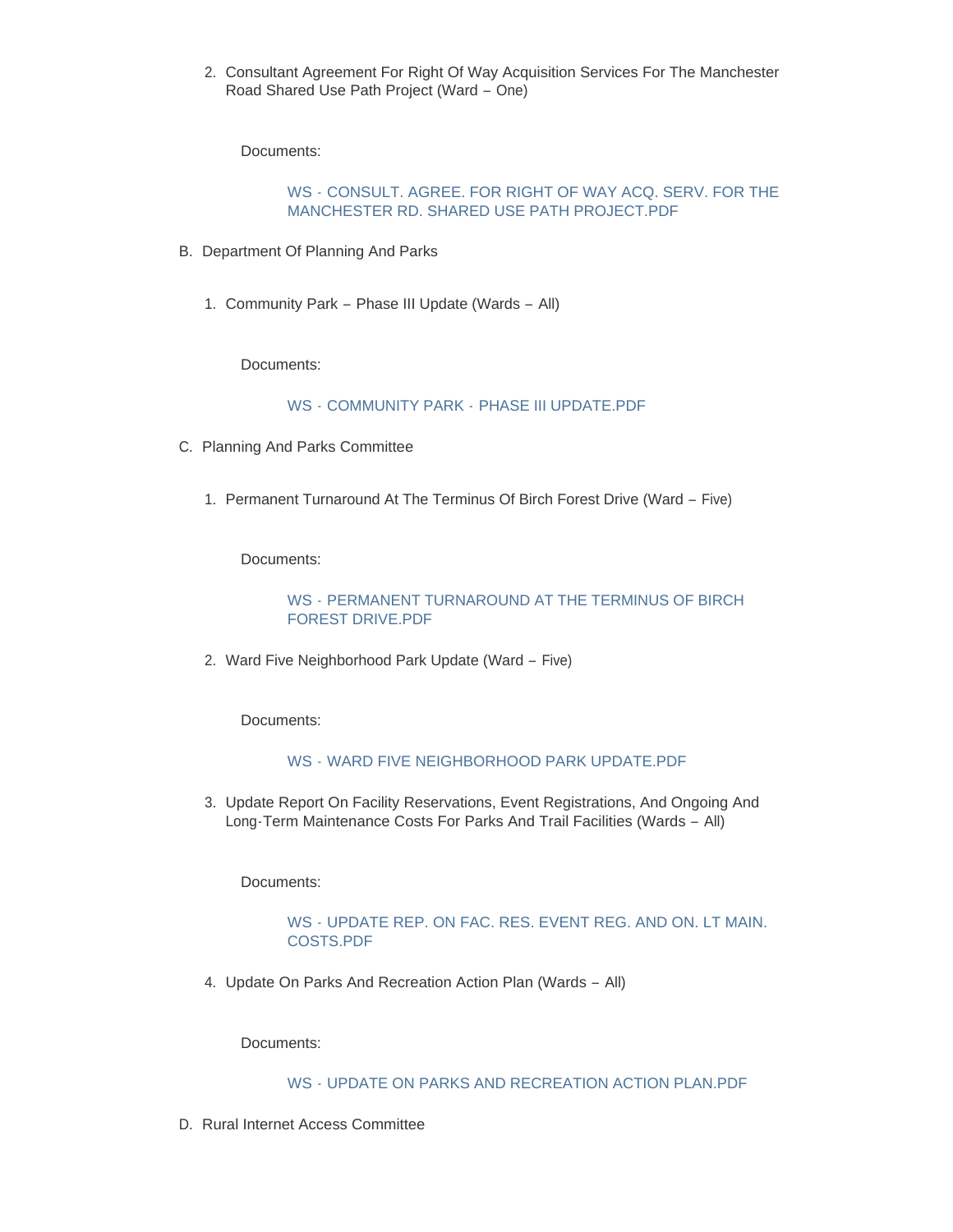1. Rural Internet Access Update (Wards - All)

Documents:

#### WS - [RURAL INTERNET ACCESS UPDATE.PDF](https://www.cityofwildwood.com/AgendaCenter/ViewFile/Item/21690?fileID=27201)

E. Construction Project Updates (Wards - All)

Documents:

#### WS - [CONSTRUCTION PROJECT UPDATES.PDF](https://www.cityofwildwood.com/AgendaCenter/ViewFile/Item/21693?fileID=27193)

- V. FOR ACTION
	- A. A Recommendation Of The Board Of Public Safety Regarding The Purchase Of Video Cameras For Deployment In And Around City Hall. The Recommendation Includes The Preferred Vendor And A Proposed Maintenance Program For A Specific Term Of Time. (Wards – All)

Documents:

#### WS - [RECOMMENDATION OF THE BOARD OF PUBLIC SAFETY.PDF](https://www.cityofwildwood.com/AgendaCenter/ViewFile/Item/21737?fileID=27202)

B. Street Naming Contest For Renaming Of Pond-Grover Loop Road (Wards - One And Five)

Documents:

### WS - [ST. NAMING CONTEST FOR RENAMING POND-GROVER LOOP](https://www.cityofwildwood.com/AgendaCenter/ViewFile/Item/21696?fileID=27199)  RD..PDF

- C. EXECUTIVE [CLOSED] SESSION: Legal Actions, Causes Of Action, Litigation Or Privileged Communications Between The City's Representatives And Its Attorneys [RSMO 610.021(1) 1994]
- VI. MISCELLANEOUS None
- VII. ADJOURNMENT

City Council will consider and act upon the matters listed above, and such others as may be presented at the meeting and determined to be appropriate for discussion at that time.

Notice is hereby given that the City Council may also hold a closed meeting for the purpose of dealing with matters relating to one or more of the following: Legal Actions, Causes of Action, Litigation or Privileged Communications Between the City's Representatives and its Attorneys [RSMO 610.021(1) 1994]; Lease, Purchase or Sale of Real Estate [RSMO 610.021 (2) 1994]; hiring, firing, disciplining or promoting employees by a public governmental body [RSMO 610.021 (3) 1994]; bidding specification [RSMO 610.021 (11) 1994]; sealed bids and related documents, until the bids are opened' and sealed proposals and related documents or any documents related